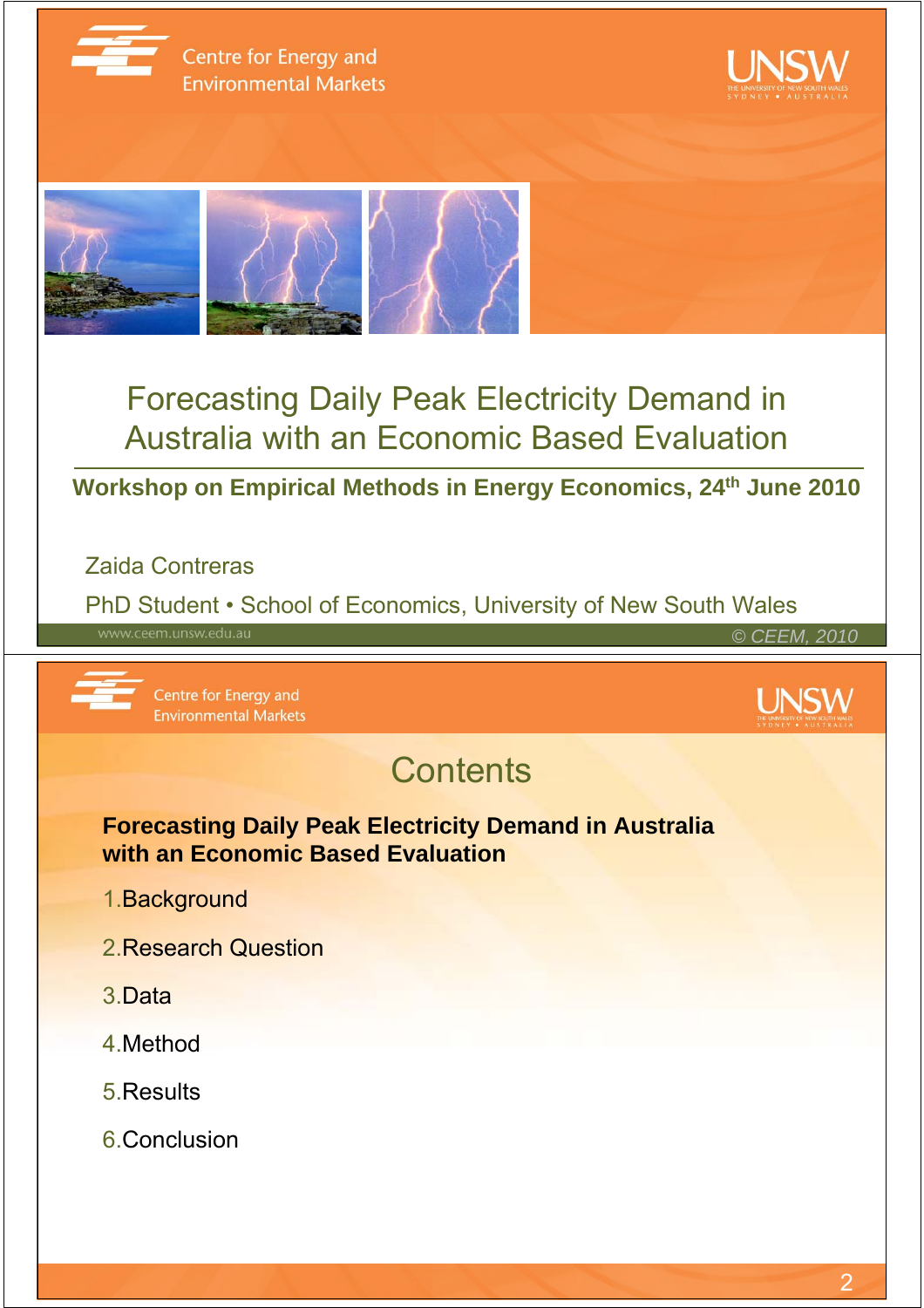



#### Medium-Term Forecasts in Australia

- The Australian Energy Market Operator (AEMO) is responsible for managing power system security and reliability.
- Task: Allocate capacity to each region to meet 10%POE demand plus Minimum Reserve Levels, according to the Reliability Standard.
- Purpose: Take and coordinate appropriate measures:
	- 1. Response of markets participants
	- 2. Contracting of additional reserve capacity is required





Centre for Energy and **Environmental Markets** 



### Research Questions

- What is the impact of accounting for spatial temperature variability on regional daily peak demand forecasts?
- What are the features of resampling techniques required for mediumterm forecasting to describe the uncertainty of future temperatures in the estimation of a density forecast of peak demand?
- What can be gained by using economic based measures i.e. that the forecast would adequately advice its purpose, compared to using only statistical measures?

#### **Aim**:

Develop an econometric model and resampling techniques for medium-term forecasting of daily peak electricity demand which successfully combines the dynamics of short- and long-run models AND evaluate these forecasts according to provide more informative measures to market participants.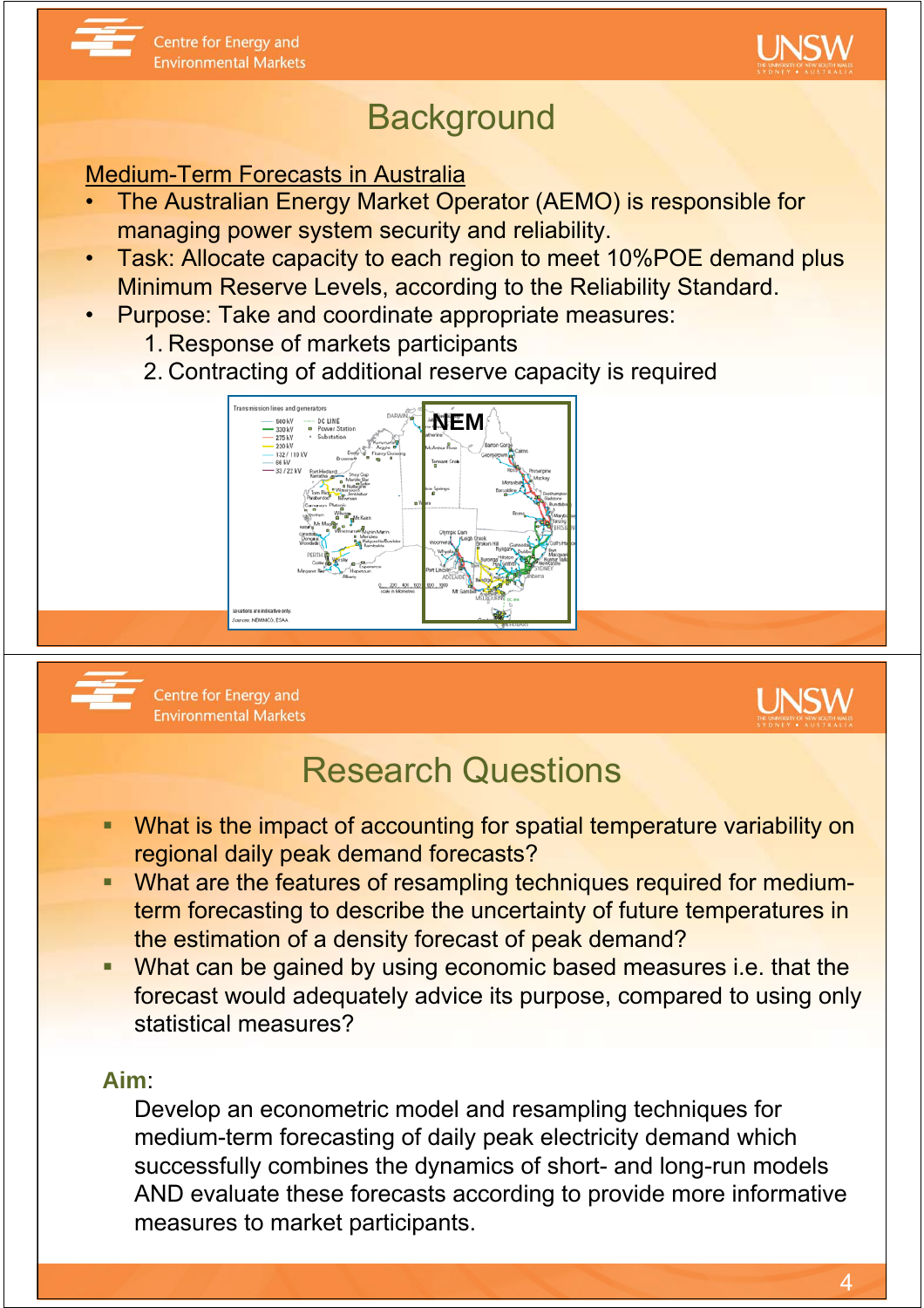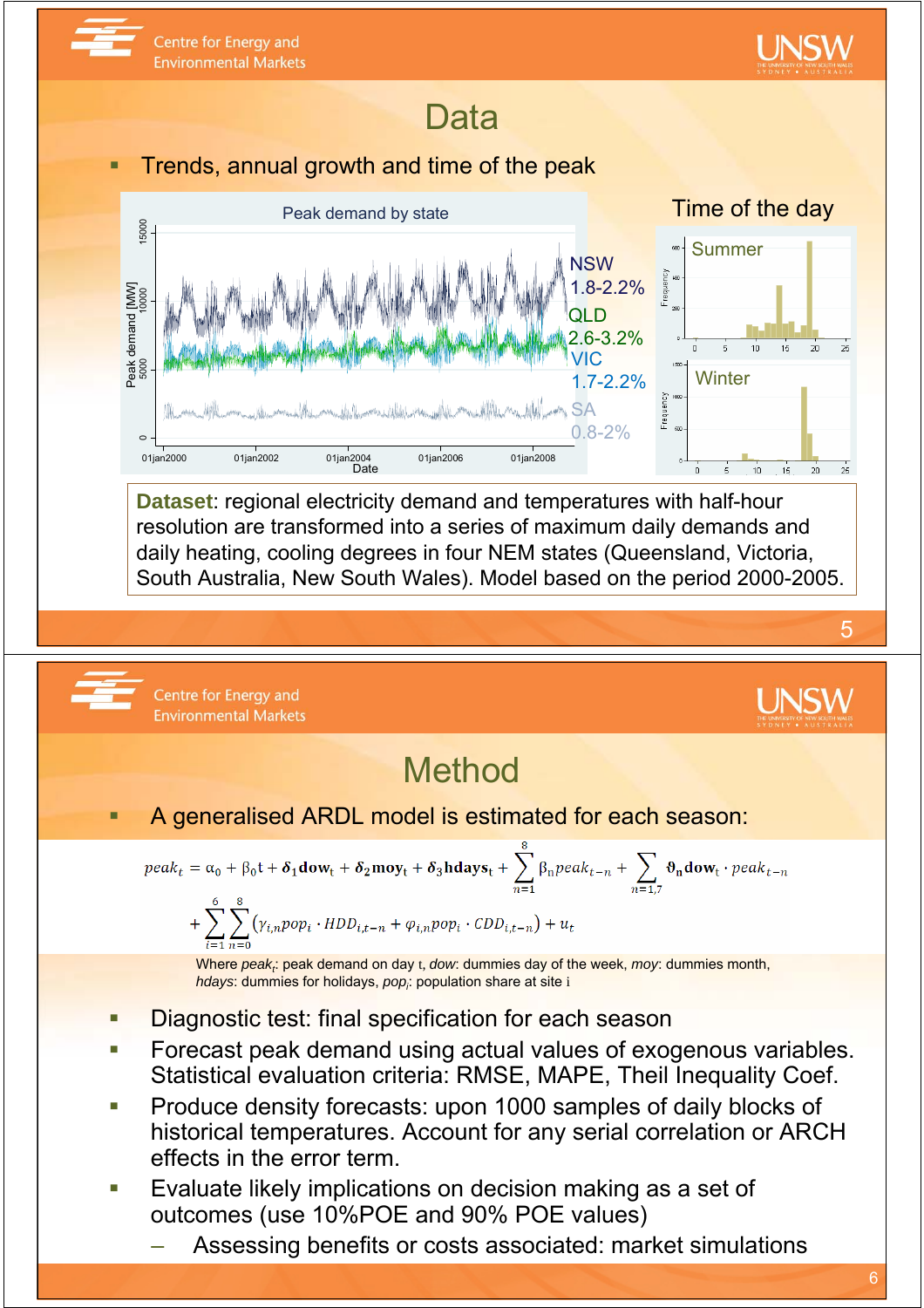

to take:

Voluntary market response g. rescheduling of maintenance Market intervention required: contracting for additional reserve

• Underpredictions i.e. 10POE<peak

- Required contracted reserves may have not been established (no cases): scheduled capacitypeak<500MW), otherwise